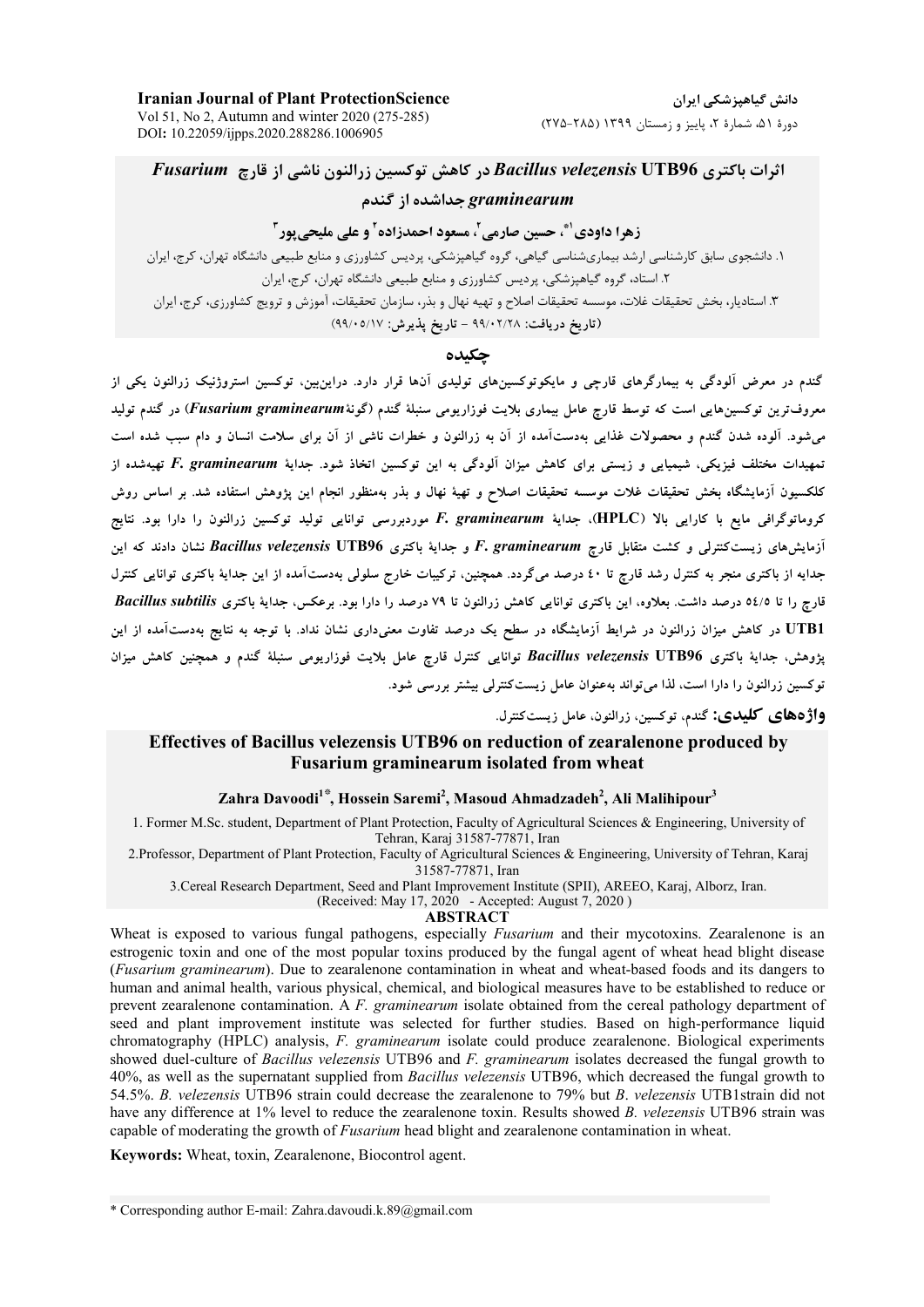#### مقدمه

گندم در معرض خسارت انواع عوامل خسارتزا ازجمله آفات، بیماریها و علفهای هرز قرار دارد. بیماری بلايت فوزاريومى سنبله كه توسط قارچ Fusarium graminearum یا گونههای دیگر از قارچ Fusarium ایجاد میشود، یکی از مهمترین بیماریهای گندم به شمار میرود. گونههای مختلف قارچ Fusarium قادر به تولید متابولیتهای ثانویه ازجمله مایکوتوکسین روی گیاهان و مواد غذایی تولیدشده از آن هستند. از مهمترين مايكوتوكسينهاى توليدشده توسط قارچهاى Eusarium میتوان به زرالنون (zearalenone)، تريكوتسنها (trichothecenes) و فومونيزينها (fumonisins) اشاره کرد (Desjardins, 2006).

زرالنون یکی از مهمترین توکسینهای قارچی است  $F. graminearum$ و گونههای مرتبط F. graminearum در محصولاتی نظیر گندم، جو و ذرت تولید میشود اثرات توكسين قارجى (Gromadzka et al., 2009) زرالنون در حیوانات بهخوبی مشخصشده است، بهطوری که مصرف ذرت، جو و دانههای گندم حاوی زرالنون در حیوانات اهلی بیشتر با اختلالات دستگاه Sundlof & Strickland, 1986; ) تناسلی همراه است .(Pitt, 2000).

همچنین زرالنون می تواند نقشی در عدم توازن هورمونی و سرطان سینه در انسان در نواحی که IARC, 1999; ) مصرف زرالنون بالا است، داشته باشد Pitt, 2000). در اروپا حد مجاز زرالنون برای انسان در غلات بهجز ذرت ١٠٠، برای ذرت ٢٠٠، برای آرد غلات و فراوردههایی که مستقیماً مصارف انسانی دارند ۷۵، برای نان ۵۰ و غذاهای کودک ۳۰-۲۰ میکروگرم در کیلوگرم در نظر گرفتهشده است (EFSA, 2011).

ازآنجایی که غلات وارداتی از خارج یا تولیدشده در داخل کشور، قبل از مصرف ممکن است مدتزمان قابل توجهي در مراكز خريد، انبارها يا سيلوها نگهداري شوند در صورت استاندارد نبودن نگهداری، آلودگی دانههای غلات به قارچهای فوزاریوم و تولید توكسينهاي ناشي از آن مي تواند بهراحتي اتفاق افتد.  $F$ . یکی از روشهای زیستی برای کنترل قارچ

graminearum و کاهش مایکوتوکسینهای تولیدی توسط آن استفاده از باکتریهای جنس Bacillus است ( Zalila-Kolsi et al., 2016). اين باكترىها به دليل حضور گسترده در خاک، تحمل تغییرات دمایی، اسیدیته، شوری محیط و تولید فرم مقاوم بهصورت اندوسپور (endospore) بهعنوان یک عامل مناسب در کنترل زیستی قارچهای فوزاریوم مطرح بوده (Melnick et al., 2008) و در افزایش رشد گیاهان نیز Broadbent et al., ) نقش قابل توجهی داشته است 1977). جدايههاى مختلف گونهٔ Bacillus subtilis نسبت به عوامل بیماریزای متعددی خاصیت بازدارندگی دارند (Zalila-Kolsi et al., 2016). تولید ليپوپپتيدهاى حلقوى خانوادههاى سورفكتين (surfactin)، ايتورين (iturin) و فنجايسين (fengycin) B. subtilis نقش مهمی در خاصیت بازدارندگی گونهٔ دارند (Leifert et al., 1995;Toure et al., 2004) همچنین خاصیت حشرهکشی و قارچکشی این Raaijmakers, ) شده است (Raaijmakers, ) از طريق آنتاگونيسم و نيز B. subtilis (2010 تولید مواد فرار در بازدارندگی از رشد قارچهای .(Kai et al., 2009) نقش ايفا مي كند (Kai et al., 2009).

با توجه به شیوع قارچ F. graminearum و سایر گونههای Fusarium روی دانههای گندم در فاصلهٔ زمانی برداشت تا مصرف و خطر تولید مایکوتکسینهای قارچی در آنها، بررسی حاضر بهمنظور تأثیر باکتری B. velezensis UTB96 روى قارچ عامل توليد زرالنون و همچنین ارزیابی اثر این باکتری روی کاهش میزان زرالنون انجام شد. لازم به ذکر است جدایهٔ باکتری B. subtilis UTB96 اشارهشده در گذشته به نام شناخته میشد؛ اما در پژوهشهایی که بهمنظور توصیف زمینهٔ ژنتیکی و شناسایی ژنهای مسئول تولید زیستی لیپوپپتیدها و متابولیتهای ضد قارچی جدايهٔ UTB96 انجام شد، كل ژنوم آن توالي يابي شد و B. مشخص شد این جدایه بیشترین شباهت را به Vahidinasab et al., ) Jo velezensis FZB42  $. (2019$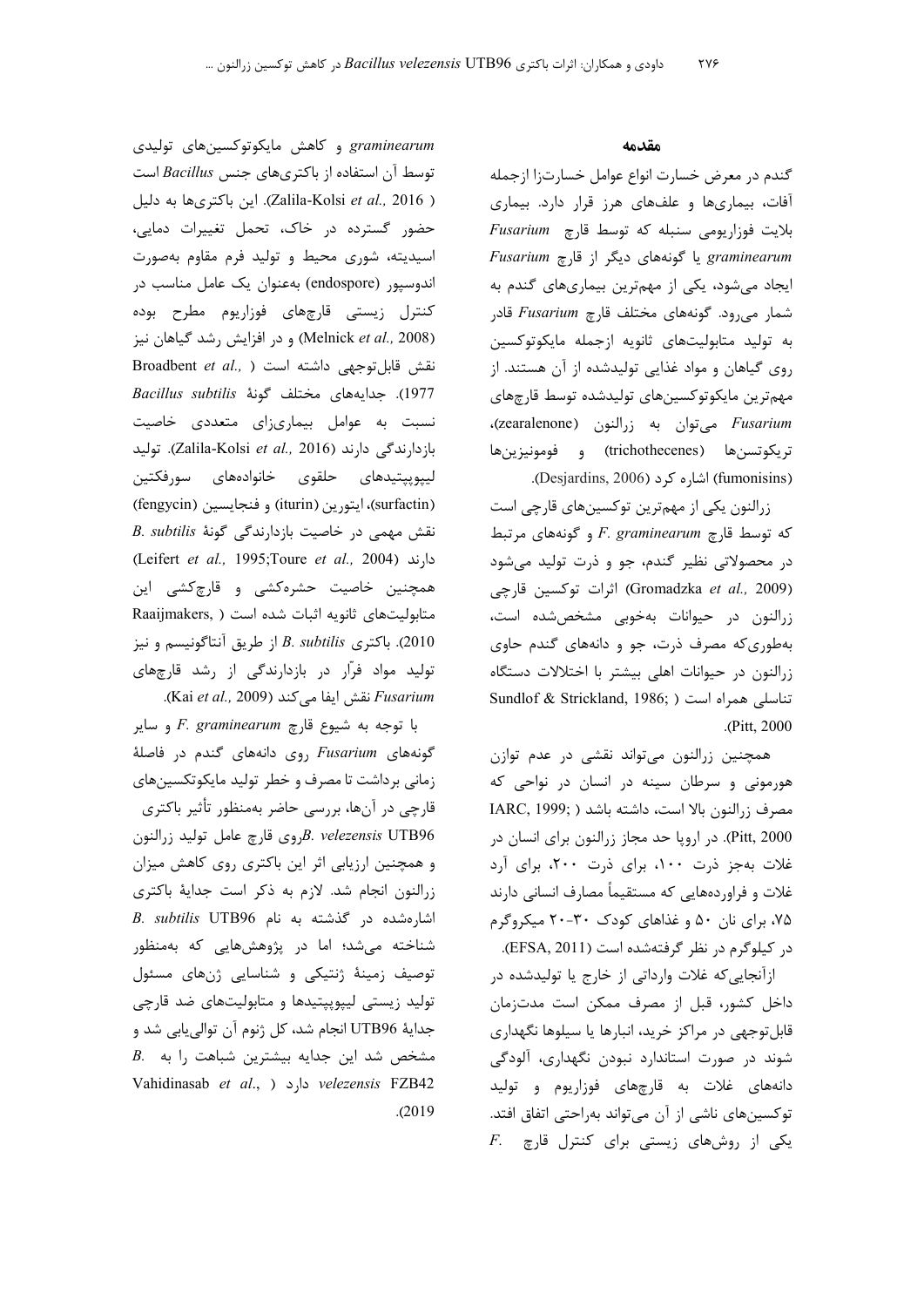سرستون متصل شده و مقدار ١٠ ميلي ليتر از PBS (Phosphate-buffered saline) به أن منتقل شده و بدون فشار خارجی از ستون عبور داده شد. سپس مقدار ۶۵ میلی لیتر از عصاره رقیق شده که در مراحل قبل آماده شده بود از ستون آمادهشده با سرعت یک قطره در ثانیه عبور داده شد. ستون با ١٠ تا ٢٠ میلی لیتر از PBS یا آب شستشو داده شده و سپس با فشار هوای مثبت به مدت ۵ تا ۱۰ ثانیه خشک شد. از ستون مقدار ۲۰۰۰ میکرولیتر متانول مناسب برای کروماتوگرافی مایع عبور داده شد و تا آخرین قطره از آن وارد ویال گردید. به ویال حاوی متانول مقدار ۲۰۰۰ میکرولیتر آب اضافه شده و با استفاده از ورتکس مخلوط شدند. درنهایت اندازهگیری میزان توليد توكسين زرالنون توسط جدايۀ  $F_{\cdot}$ graminearum، مطابق با استاندارد ملی ایران به شمارهٔ ۹۲۳۹ عمل شد و از روش کروماتوگرافی مایع با کارایی بالا (HPLC) استفاده شد. بهمنظور جداسازی توکسین در دستگاه HPLC از روش فازمعکوس

نمونه محاسبه شد و این مقدار در معادلهٔ خط مربوطه که بر اساس نمونههای استاندارد توکسین بهدستآمده است، قرار داده شد تا مقدار کمی میزان توکسین Iranian National Standards ) گردد ( Iranian National Standards .(Organization, 2012).

استفاده شد و تشخیص توکسین با کمک آشکارساز

فلورسانس با طول موج برانگیختگی ۲۷۵ nm و نشر

۴۵۰ nm صورت گرفت. درنهایت برای سنجش کمی

توکسین، ابتدا سطح زیر منحنی ترسیمشده برای هر

# بررسی اثر باکتری Bacillus velezensis UTB96 F. Graminearum بروی کاهش رشد قارچ

بهمنظور بررسی اثر باکتری B. velezensis روی UTB96 كاهش رشد قارچ F. graminearum حداية B. velezensis كه از كلكسيون آزمايشگاه كنترل زیستی بخش بیماری شناسی گیاهی، گروه گیاهپزشکی دانشگاه تهران، دریافت شده بود استفاده شد. یک قطره ۱۰ میکرولیتری از سوسپانسیون اسپور F. المخلطت ۱۰۶ اسپور در هر میلی لیتر قارچ graminearum تهیهشده در وسط تشتکهای پتری مواد و روشها

### بررسى توليد توكسين زرالنون توسط جداية **Fusarium graminearum**

در این پژوهش، جدایهٔ Fusarium graminearum تهيهشده از بخش تحقيقات غلات موسسه تحقيقات اصلاح و تهیهٔ نهال و بذر بهمنظور بررسی توانایی تولید توكسين زرالنون، مطابق روش سامسودين در سال ۲۰۱۵ با اعمال اندکی تغییرات به شرح زیر بررسی شد. ابتدا مقدار كافي سوسپانسون اسپورهاي قارچ تهیه گردید. برای این منظور، مقدار ۲/۵ گرم کاه خشک آسیابشدهٔ گندم همراه با ۱۲۵ میلی لیتر آب در فلاسکهای ارلن مایر ۲۵۰ میلی لیتری ریخته شده و دو بار با فاصله ٢۴ ساعت اتوكلاو شدند. سيس ۵ قطعه قارچی به ابعاد حدود ۰/۵× ۰/۵ سانتی متر مربع از کشت ۱۰ روزهٔ آن روی محیط کشت PDA به داخل فلاسکهای ارلن مایر افزوده شده و به مدت ۵ روز در داخل شیکر انکوباتوری که شیکر آن روی ١٢٠ دور در دقیقه و دمای آن روی ۲۸ درجهٔ سلسیوس تنظیم شده بود قرار داده شدند. در مرحلهٔ بعد، میزان ۵۰ گرم بذر گندم سالم داخل ظرف ارلن مایر، دو بار با فاصله ۲۴ ساعت اتوکلاو شده و حدود ۵۰ میلی لیتر آب به آن اضافه گردید. سپس گندم آمادهشده با این روش، با استفاده از یک میلی لیتر سوسپانسیون اسپور به غلظت ۱۰<sup>۶</sup> اسپور در هر میلی لیتر مایهزنی شده و به مدت ۲۰ روز در دمای محیط و در شرایط تاریکی قرار گرفت. بهمنظور استخراج توکسین قارچ، بعد از آسياب نمودن گندمي كه جدايهٔ قارچي موردنظر روي آن رشد کرده بود، میزان ۲۵ گرم از نمونه گندم بهاضافه یک گرم نمک وزن شد، محتویات ظرف به مخلوط کن با دور بالا (۸۰۰۰ دور در دقیقه) منتقل و به مدت سه دقیقه مخلوط شد. عصارهٔ بهدستآمده از این مرحله توسط کاغذ صافی صاف شد و ۱۰ میلی لیتر از عصارهٔ صافشده با ۶۵ میلی لیتر آب رقیق گردید. محلول رقیقشده از کاغذ صافی عبور داده شد. مقدار ۶۵ میلی لیتر از این عصاره بهمنظور عبور از ستون ايميونوافينيتي (Immunoaffinity) برداشته شد. بهمنظور آماده كردن ستون ايميونوافينيتي داراي آنتي بادي زرالنون، مخزن مربوطه توسط آداپتور به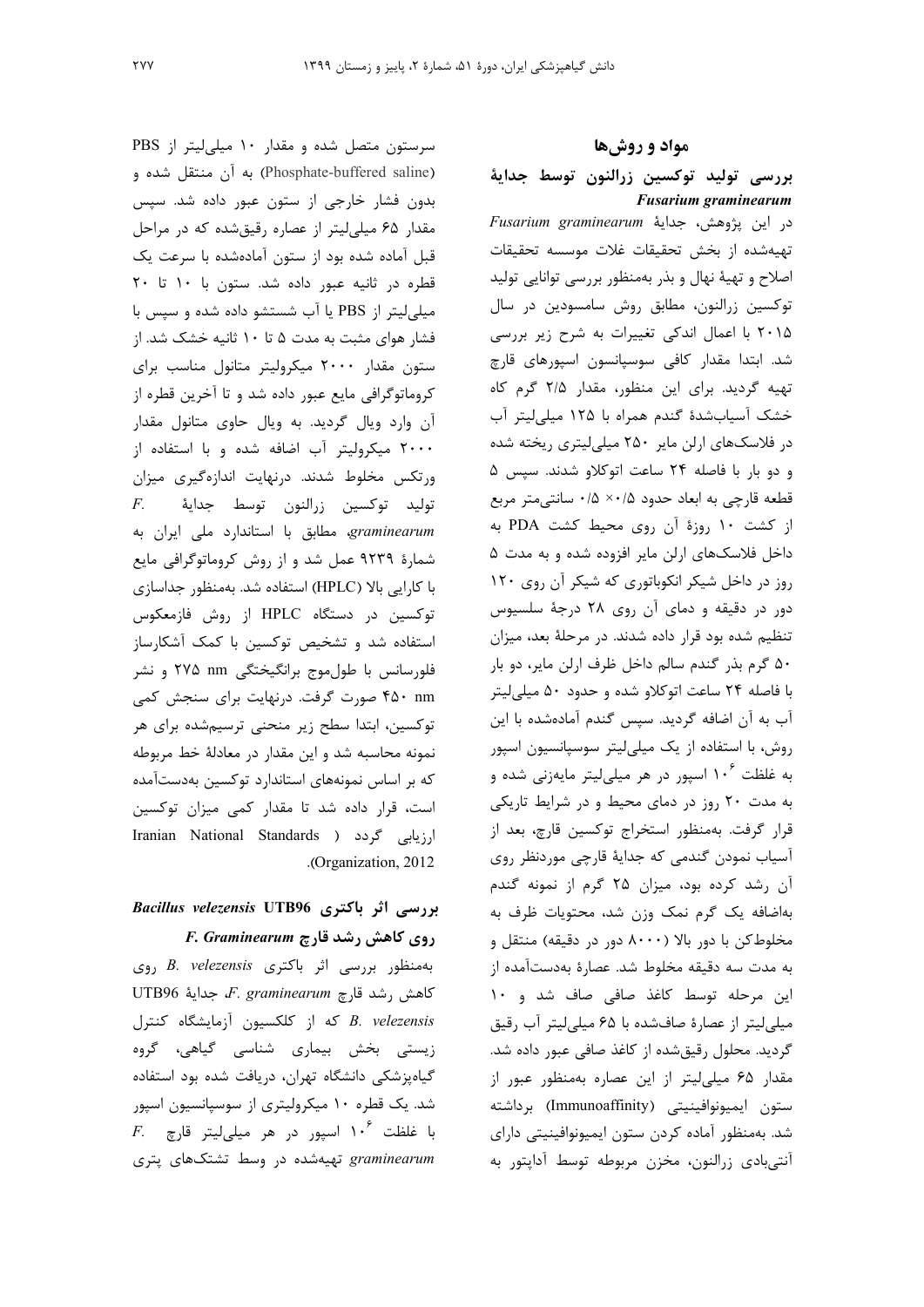حاوي محيط كشت PDA و Nutrient agar) NA) (به نسبت مساوی) کشت داده شد. با استفاده از سوزن B. UTB96 أز كشت جداية 6UTB96 3. با غلظت ^ ۱۰ (CFU/ml) در سه نقطه و  $\it{velezensis}$ يک نقطه با آب مقطر سترون بهعنوان شاهد با فاصله یکسان از یکدیگر و فاصله یک سانتی متری از حاشیهٔ پتری بهصورت لکهای کشت داده شدند. پتریها به انكوباتور با دماي ٣٠ درجة سلسيوس منتقل شدند. پس|زآنكه حاشيهٔ پرگنهٔ قارچ در قسمت مربوط به شاهد در پتری به لبهٔ پتری رسید، میزان هالهٔ بازدارندگی از قارچ اندازهگیری شد. بهمنظور اندازهگیری درصد شعاع بازدارندگی از معادلهٔ زیر استفاده شد (Ji et al., 2013).

شعاع – شعاع قارچ شاهد)] = درصد شعاع بازدارندگی 100 × [شعاع قارچ شاهد/(قارچ تيمار شده با باكترى

بررسی اثر عصارهٔ خارج سلولی باکتری UTB96 B. velezensis روی کاهش رشد قارچ F. graminearum B. بهمنظور بررسی اثر عصارهٔ خارج سلولی باکتری از F. graminearum در کاهش رشد قارچ F. graminearum در روش فرزانه و همکاران به شرح زیر استفاده شد. ابتدا Euria ) LB در محيط مايع Luria ) LB Broth) کشت داده شده و به مدت ۷۲ ساعت در دماي ٣٧ درجة سلسيوس قرار گرفت. بعدازاين مدت، محیط کشت یادشده همراه با باکتری رشدکرده در آن به مدت ١٠ دقيقه با سرعت ٨٠٠٠ دور در دقيقه سانتریفیوژ شد و فاز رویی محلول سانتریفیوژشده از فیلتر ضد باکتری ۰/۲۲ میکرومتری عبور داده شد. سپس عصارهٔ حاصل به میزان ۲۰ درصد به پتریهای حاوی محیط کشت (Potato Dextrose Agar) اضافه و خوب مخلوط شد. پس از سرد شدن محیط کشت F. پاشده، یک قطعهٔ ۵ میلی متری از قارچ graminearum روی آن قرار داده شده و در دمای ۲۵ درجهٔ سلسیوس در انکوباتور نگه داشته شدند. در شاهد بهجای عصارهٔ باکتری، محیط LB به محیط کشت PDA اضافه شد. بعدازاینکه پرگنه قارچ در

پتری شاهد به حاشیهٔ آن رسید، درصد بازدارندگی اندازەگىرى شد (Kazempour, 2004).

# بررسی اثر متابولیتهای فرّار باکتری B. UTB96  $F.$  وی کاهش رشد قارچ F. F. وی graminearum

بهمنظور بررسی اثر متابولیتهای فرّار باکتری روی میزان رشد قارچ از روش فیدامان و روسال (۱۹۹۳) استفاده شد. به این صورت که ۱۰۰ میکرولیتر از سوسیانسیون اسپور باکتری بهدستآمده از ۲۴ ساعت رشد باكترى در محيط LB با جمعيت 1.<sup>^</sup> (CFU/ml)، با کمک پیپت پاستور روی محیط NA یخش شد. بعد از گذشت ۲۴ ساعت از استقرار باکتری در محیط NA، قطعات قارچی در پتریهای جداگانه حاوی PDA کشت داده شدند. در این زمان، درب دو پتری حاوی باکتری و قارچ برداشته و این دو پتری بهطور وارونه روى هم قرار داده شده و با كمك پارافيلم محکم شدند. در تیمار شاهد، پتری حاوی قارچ بر روی پتری NA تیمارشده با آب مقطر استریل قرار گرفت. بعد از رسیدن پرگنه قارچ به حاشیه پتری شاهد، میزان رشد قارچ مطابق معادلهٔ گفتهشده در قبل ارزیابی شد (Fiddaman & Rossall, 1993).

# بررسی اثر باکتری B. velezensis UTB96 روی کاهش تولید زرالنون در محیط کشت PDB

بهمنظور بررسی اثر باکتری B. velezensis روی کاهش تولید زرالنون از روش فرزانه و همکاران استفاده شد. برای انجام این قسمت از پژوهش، ابتدا زرالنون استاندارد از آزمایشگاه پژوهشی علوم حیاتی فاروق (تهران، ایران) تهیه شد. مقدار ۲۰۰ میکرولیتر از جمعیت ^۱ (CFU/ml) باکتری به محیط کشت PDB حاوی ۱۰۰ پی<sub>ه</sub>یی زرالنون اضافه شد. در شاهد بهجای باکتری از آب مقطر سترون استفاده شد. نمونههای تیمار و شاهد به مدت ۵ روز در دمای اتاق روی شیکر قرار گرفتند. بعدازآن بهمنظور تغلیظ سم، از سامانهٔ انجماد خشک استفاده شد تا حجم آن به یک میلی لیتر کاهش یابد. بهمنظور استخراج توکسین،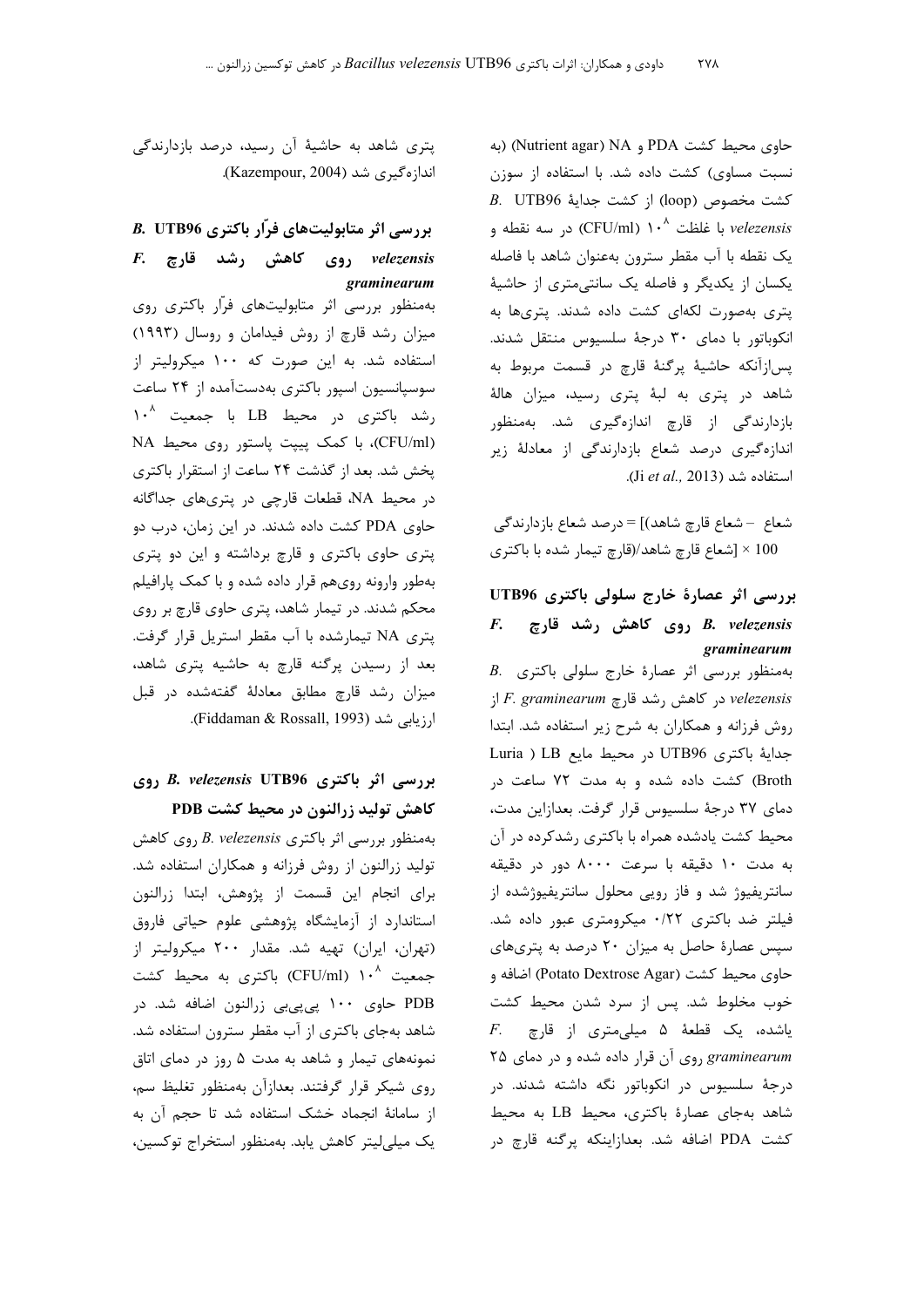به میزان چهار برابر حجم محلول نهایی استخراجشده، متانول ۸۰ درصد اضافه شد و با HPLC بررسی شد .(Farzaneh et al., 2011)

تأثیر متابولیتهای خارج سلولی (رونشین) باكترى B. velezensis UTB96 در كاهش زرالنون روی محیط کشت LB

از کشت ۷۲ ساعته باکتری در محیط مایع LB، سلول های باکتری با استفاده از سانتریفیوژ در ۸۰۰۰ دور به مدت ۱۰ دقیقه رسوب داده شدند، مایع رویی از فیلتر غشایی ۰/۲۲ میکرومتری عبور داده شد. سيس ۵۰ ميكروليتر از محلول يايهٔ زرالنون به ۴۹۵۰ میکرولیتر از این مایع تصفیهشده مخلوط شد. در ارلنهای شاهد بهجای رونشین باکتری، محیط LB استفاده شد. مخلوط حاصل در انکوباتور در دمای ۲۸ درجهٔ سلسیوس به مدت ۴ روز نگهداری شد و بعدازآن بهمنظور تغليظ سم، از دستگاه ليوفيليز استفاده شد تا حجم آن به یک میلی لیتر کاهش یابد. بهمنظور استخراج توكسين، به ميزان ۴ برابر متانول ۸۰ درصد اضافه شد و مطابق روش گفتهشده با Alberts et al., 2006) أناليز شد.

B. velezensis UTB96 و B. Velezensis UTB96 subtilis UTB1 در کاهش میزان زرالنون موجود F. graminearum به تلقیح شده با بذر گندم سالم به میزان ۲۵ گرم وزن و به هرکدام از ارلنها میزان ۳ میلی لیتر آب اضافه شد و دو بار بافاصله ۲۴ ساعت اتوکلاو شدند و سپس بهطور

همزمان با یک میلیلیتر سوسپانسیون اسپوری 10 با جمعیت حدود ۱۰<sup>۷ می</sup>ر UTB1 با جمعیت حدود (CFU/ml) بهطور جداگانه و نیز سوسپانسیون اسپوری از قارچ با جمعیت حدود ° ۲ × ۲ (conidia/ml) تلقیح شدند. در ارلنهای شاهد بهجای سوسپانسیون باکتریها از آب مقطر استریل استفاده گردید. بعد از ۱۸ روز قرارگیری در دمای ۲۸ درجهٔ سلسیوس و در شرایط تاریکی انکوباتور، ۴ گرم از بذور گندم از هرکدام از ارلنها به کمک آسیاب پودر گردیدند. بهمنظور استخراج توكسين، اين مقدار با ٢٠ ميلي ليتر متانول ۸۰ درصد مخلوط شدند و به مدت نیم ساعت بر روی شیکر با دور ۱۲۰ قرار گرفتند و سپس ازلحاظ وجود زرالنون به روش HPLC مطابق شرح قبلي ارزیابی شدند (Samsudin, 2015).

### نتايج و بحث

تأييد امكان توليد توكسين زرالنون توسط جداية **Fusarium graminearum** 

بررسی تولید توکسین زرالنون روی گندم توسط جدایهٔ F. graminearum موردبررسی به روش HPLC نشان داد که این جدایه قادر به تولید این توکسین به میزان ۳۶۹ پی پی بی است (شکل ۱). این نتایج نشاندهندهٔ توانايي اين جدايهٔ قارچي در توليد توكسين زرالنون در شرایط آزمایشگاهی است که برای آزمایشهای بعدی استفاده شد. آزمایشی مشابه بر روی دانههای ذرت در شرایط آزمایشگاهی انجام و مشخص شد دمای بهینه برای تولید زرالنون ٢٨ درجة سلسیوس در مدت ١۵ .(Martins & Martins, 2002).



شكل ۱. كروماتوگرام توليد زرالنون توسط قارچ Fusarium graminearum Figure 1. Chromatogram of zearalenone produced by *Fusarium graminearum*.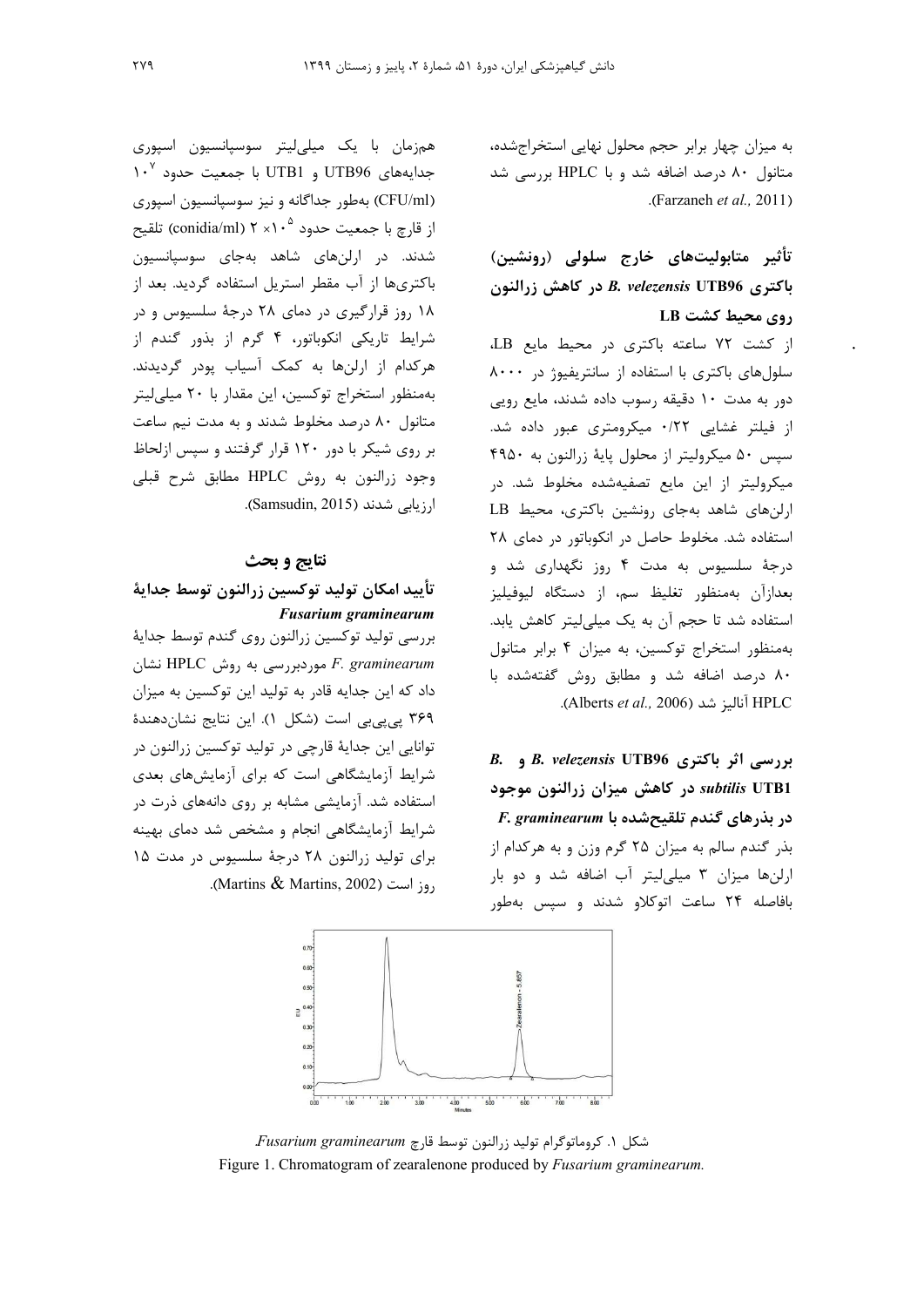ترشحشده بهوسیلهٔ باکتری دارد. نتایج مشابهی توسط سی یرا و همکاران در سال ۲۰۱۶ با آزمایش بر روی جدایههای متفاوتی از B. subtilis در تقابل با Sierra et ) به دست آمد Fusarium graminearum al., 2016). این فعالیت ضد قارچی می تواند نتیجهٔ تولید سه لیپوپپتید از خانوادههای سورفکتین، ایتورین B. velezensis UTB96 جداية 40TB96 B. .(Vahidinasab et al., 2019).



شكل ٢. كشت متقابل باكترى Bacillus velezensis و قارچ A Fusarium graminearum. كشت خطي، B: كشت سەنقطەاي. Figure 2. Dual culture of Bacillus velezensis and Fusarium graminearum. A:Linear culture B:three-point culture.

Jacque, 2008) و رونشین این جدایه نتوانست از رشد قارچ عامل بلایت خوشه جلوگیری کند. این اثبات می کند، جدایهٔ مذکور از لیپوپپتیدها در خواص آنتاگونیسم خود استفاده نمی کند. این جدایه ممکن است قارچ را از طريق رقابت مستقيم مواد غذايي يا سایر سازوکارها کنترل کند. پیشتر نشان داده شده که جدایههای B. subtilis بیماریهای گیاهان را از طريق القاى سامانهٔ دفاعى گياه سركوب مى كند. دو جدایهٔ دیگر این باکتری لیپوپپتیدهای سورفکتین، ایتورین و فنجایسین را تولید کردند بنابراین رونشین آنها توانست از رشد قارچ عامل بلایت خوشه جلوگیری کند (Dunlap et al., 2011). همان طور که اشاره شد، جدایهٔ استفادهشده در پژوهش حاضر نیز توانایی بالایی در تولید لییوییتیدهای پادشده دارد.

بررسی اثر عصارهٔ خارج سلولی (سوپرناتانت) باكترى B. velezensis UTB96 در كاهش رشد  $F.$  graminearum  $\tau$ قار

B. velezensis UTB96 باكترى B. velezensis UTB96 قادر است رشد قارچ F. graminearum به میزان ۵۴/۵ درصد را کاهش دهد (شکل ۳). در پژوهش دان لپ و همکاران (۲۰۱۱) که بر روی فعالیت ضد قارچی سویرناتانت (supernatant) و هر کدام از لیپوییتیدهای مستقل سه جدایهٔ از B. subtilis کار کردند، مشخص شد که هرکدام از آنها مشخصات لیپوییتیدی مختلفی دارند. یکی از جدایهها بر اساس دادههای حاصل از کشش سطحی و HPLC لیپوپپتیدهای کمی تولید کرد. طیفسنجی جرمی نشان داد که تنها ليپوپپتيد توليدشده توسط آن سورفكتين است. سورفكتين خواص ضد قارچى كمى دارد ( @ Ongena

## كشت متقابل باكترى B. velezensis UTB96 با قارچ Fusarium graminearum

 $B$ . مقایسهٔ میانگین دادهها نشان میدهد که باکتری velezensis UTB96 قادر است رشد قارچ را به میزان ۴۰ درصد کنترل نماید (شکل ۲). در کشت متقابل هيچ تماس فيزيکي بين باکتري آنتاگونيست و جدايۀ قارچی موردآزمایش مشاهده نشد. بهعلاوه وجود هالهٔ بازدارندگی نشان از حضور متابولیتهای ضد قارچی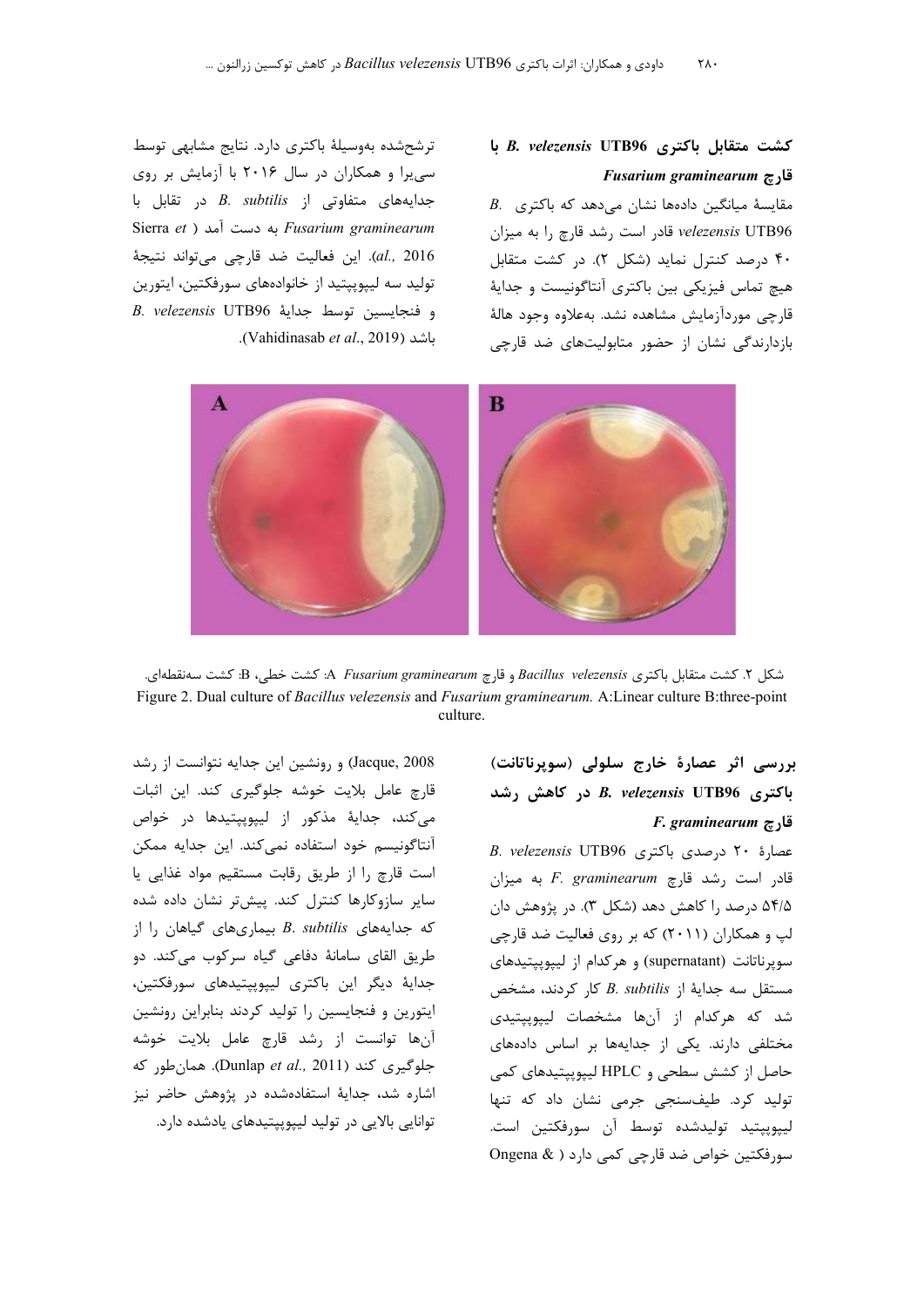

شکل ۳. بررسی اثر رونشین باکتری Bacillus velezensis روی رشد قارچ A Fusarium graminearum: تیمار، B: شاهد. Figure 3. Effect of *Bacillus velezensis* supernatant on *Fusarium graminearum* growth A: Treatment B: Control

دمایی فوق بهینه برای قارچ باشد که باعث بازداری از رشد بیمارگر میشود. همچنین آزمایشهای اولیه در این پژوهش ثابت کرد که فعالیت متابولیتهای فرار ضد قارچی، به محیط کشتی که باکتری در آن رشد می کند بستگی دارد. بهعنوان مثال بعضی از محیطهای کشت ازجمله Nutrient Agar بسترهای ضعیفی برای تولید متابولیت فرار ایجاد کردند. بیشترین تولید متابولیت فرار مربوط به محیط کشت (PDA) بود (Fiddaman & Rossall, 1993). با توجه به اين بررسيها مىتوان نتيجه كرفت علت عدم اثربخشى متابولیتهای فرار در پژوهش حاضر به دلیل فراهم نبودن دمای بهینهٔ باکتری و نیز محیط کشت (NA) است که برای تولید متابولیت فرار مناسب نیست.

# B. velezensis وار باكترى B. velezensis F. graminearum در میزان رشد

دادهها نشان دادند که باوجود تکرار آزمایش در زمانهای مختلف، تفاوتی ازنظر میزان رشد در پتریهای شاهد و باکتری مشاهده نشد و کلنیها تنها ازلحاظ رنگ تفاوت داشتند (شکل ۴). در پژوهش فیدامن و روزال نشان داده شد که آنتاگونیسم متابوليتهاى فرار B. subtilis نسبت به قارچ Rhizoctonia solani نسبت مستقيمى با دما دارد، بەنحوىكە دماي بالاتر باعث فعاليت ضد قارچى بیشتری می شود که می تواند به دلیل عوامل مختلفی ازجمله فعالیت متابولیکی بیشتر باکتری، انتشار و انحلال یذیری بیشتر این مواد فرار همراه با شرایط



شكل ۴. اثر متابوليت فرار باكترى Bacillus velezensis در رشد قارچ A: شاهد B: تيمار با متابوليت فرار باكترى. Figure 4. Effect of Bacillus velezensis volatile metabolites on Fusarium graminearum growth A: Control B: Treatment by Bacillus velezensis volatile metabolites.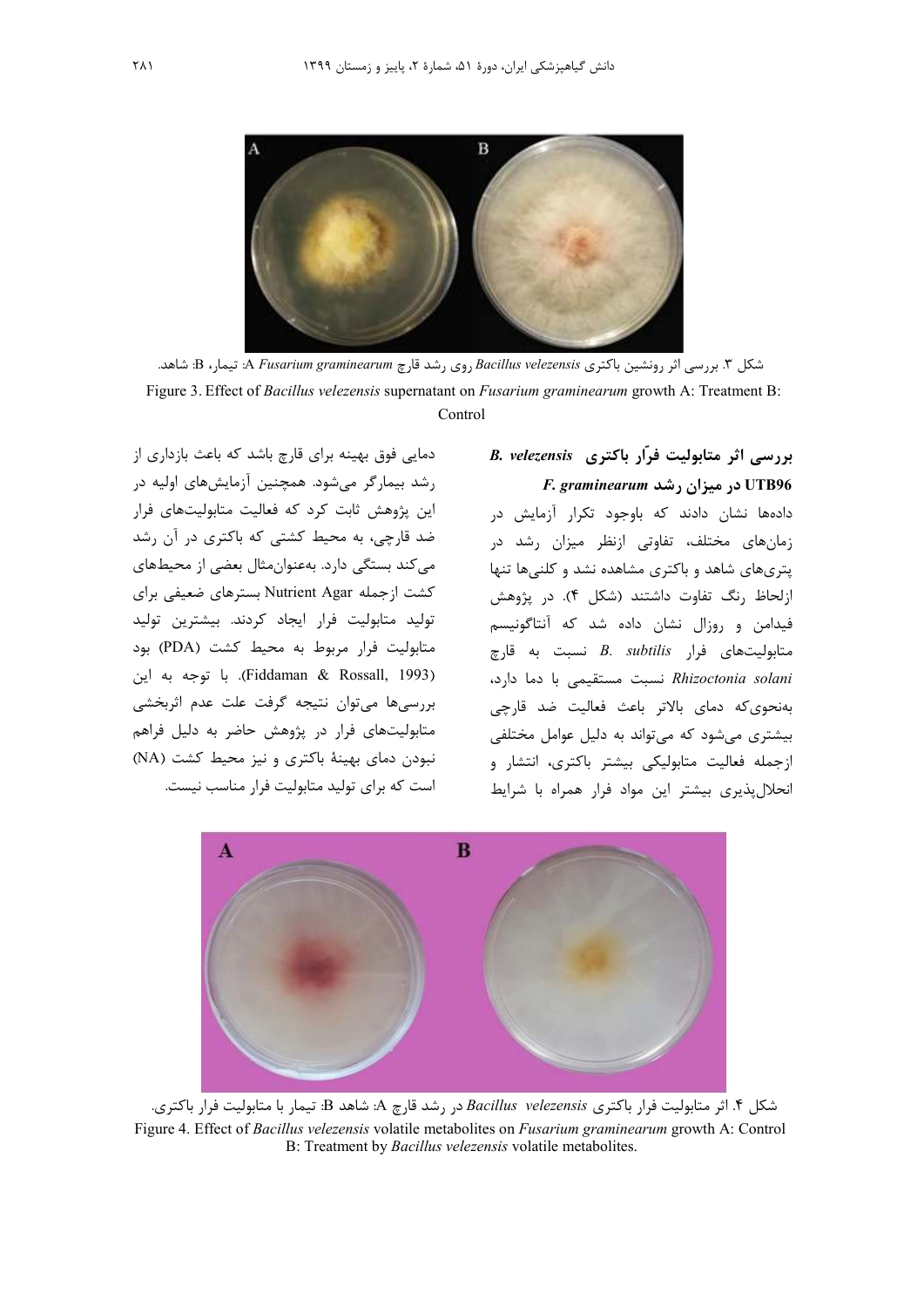محتوی ۵۰۰ پی پی بی زرالنون است. این نشان می دهد که باکتری در کاهش زرالنون در محیط مایع مؤثر است. توکسین;دایی از زرالنون و نیز سایر مايكوتوكسينها ازجمله آفلاتوكسين توسط بعضى از  $B.$  subtilis جدایههای باکتری B. subtilis در گذشته گزارش Cho et al., 2010; Farzaneh et al., 2012; شدهاند .(Tinyiro *et al.*, 2011).

اثر باكترى B. velezensis UTB96 در كاهش میزان زرالنون محیط کشت PDB

B. velezensis باكترى HPLC، باكترى B. velezensis UTB96 يس از ۵ روز توانست زرالنون را بهطور كامل یاکسازی کند. با توجه به شکل ۵، سطح زیر منحنی و نیز میزان زرالنون برای هر سه تیمار باکتریایی صفر است درحالی که تیمارهای شاهد بهطور میانگین



شكل ۵. كروماتوگرام تأثير كاهشي جدايهٔ باكتريايي B. velezensis UTB96 در ميزان زرالنون پس از نگهداري به مدت ۵ روز در دمای ۳۰ درجهٔ سلسیوس روی محیط A PDB: شاهد B: تیمار حاوی باکتری.

Figure 5. Chromatogram of zearalenone degradation under Bacillus velezensis UTB96 treatment after 5 days at 30 °C on PDB culture. A: Control B: Treatment by BV96 isolate.

توكسيني مانند آفلاتوكسين را از طريق اتصال فيزيكي ياكسازي كنند (Ahlberg et al., 2015). در پژوهش حاضر نيز، با توجه به عدم تأثير عصارهٔ خارج سلولي در میزان زرالنون، احتمال پاکسازی به علت باند شدن فیزیکی سلول باکتری وجود دارد. بر اساس دادههای منتشرنشده، باكترى مورداستفاده ازلحاظ توليد پلې ساکاريدهای خارج سلولې قوی عمل مې کند.

اگرچه کاهش مایکوتوکسین از طریق تخریب زیستی نسبت به اتصال به دیواره سلولی راهحلی دائمی است، لیکن اتصال فیزیکی مزایایی نسبت به آن دارد: تأثير متابوليتهاي خارج سلولي (رونشين) باكترى B. velezensis UTB96 در كاهش زرالنون در محیط PDB

تأثير عصارة خارج سلولي باكترى Bacillus velezensis در کاهش زرالنون با نتایج یادشده در مورد کاربرد مستقیم باکتری مطابقت نداشت، همچنین تفاوتی بین نمونه تیمار با شاهد در این بخش مشاهده نشد. بااین وجود، بر اساس برخی گزارشها، سلولهای باكتـريايـــى مـاننـد Bifidobacterium Propionibacterium و Lactococcus می توانند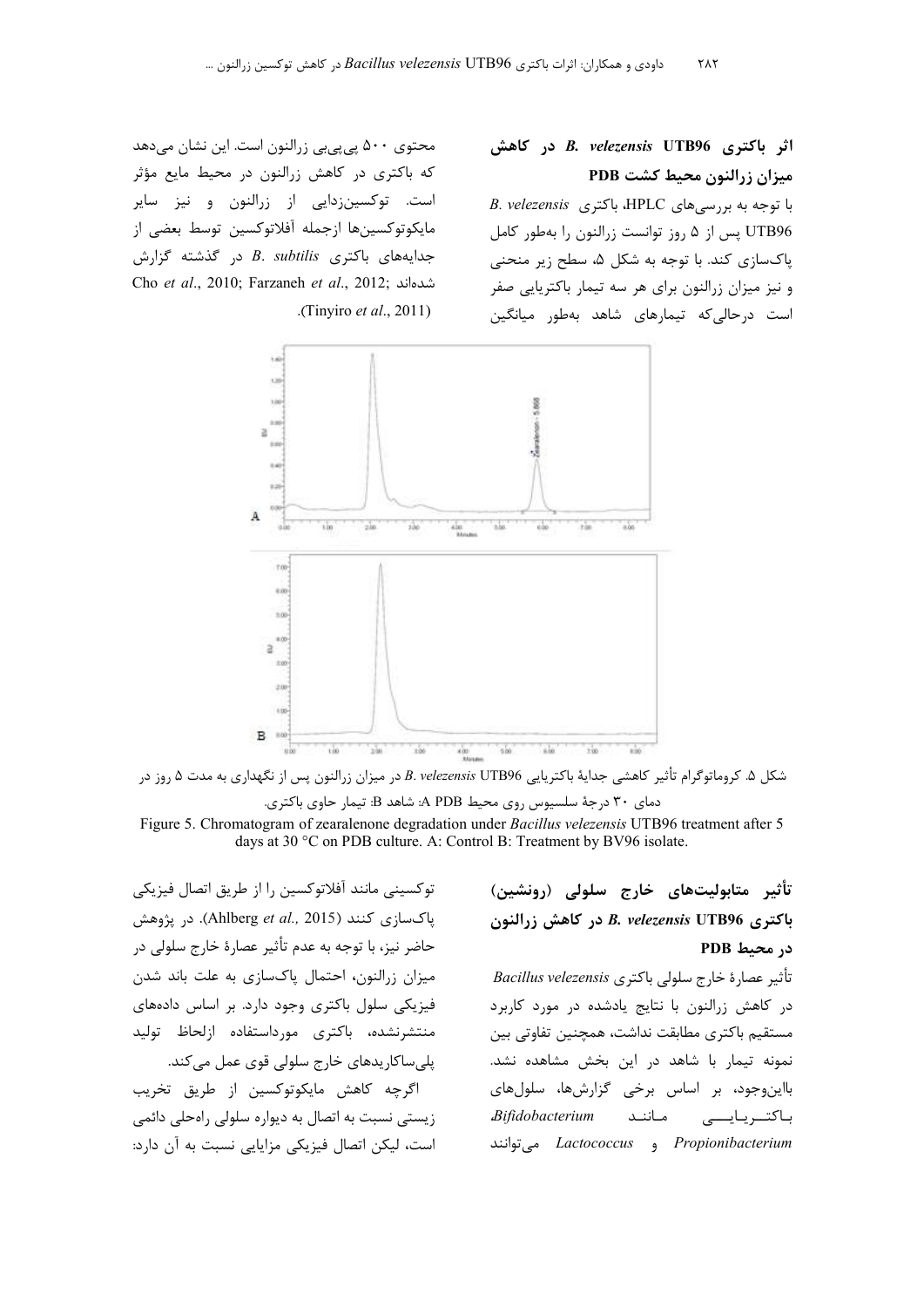معنی دار با درصد کاهش در زرالنون به میزان ۷۹ درصد داشت. درحالی که جدایهٔ B. subtilis UTB1 در سطح یک درصد فاقد تفاوت معنیدار بود (جدول ۱، شکل ۶). سی را و همکاران نیز نشان دادند اعمال بر روى گندم از رشد قارچ و B. subtilis HG77 تولید زرالنون در شرایط آزمایشگاه ممانعت میکند (Sierra et al., 2016). لازم به ذكر است توليد توکسین وابسته به نوع گونه و جدایه است و تحت تأثیر بستر رشدی، شرایط محیطی و نیز رقابت با دیگر Sanchis et al., 2004; ) میکروار گانیسمها قرار دارد Cotty & Bhatnagar, 1994; Kokkonen et al.,  $. (2005$ 

تخریب زیستی نهتنها فرایندی زمانبر است بلکه ممکن است مایکوتوکسینها را به مواد سمیتری تبدیل کند. بهعنوان نمونه زرالنون ممکن است به سایر مشتقاتش به نام آلفا زرالنول که ترکیبی سه تا چهار برابر سمیتر از خود زرالنون است، تبدیل شود .(Mirocha et al., 1979; Sadiq et al., 2019).

بررسی اثر باکتریهای B. velezensis UTB96 و در كاهش ميزان زرالنون B. subtilis UTB1 F. بدرهای گندم تلقیح شده با  $F$ . graminearum بر اساس نتايج بهدستآمده و مقايسهٔ ميانگينها، تيمار B. velezensis UTB96 نسبت به شاهد اختلاف

|                                                                                |      |                   |      | جدول ۱. تاتیر جدایههای B. velezensis UTBJ6 رو B. subtilis UTBT در کاهش توکسین زرالنون |  |                             |       |
|--------------------------------------------------------------------------------|------|-------------------|------|---------------------------------------------------------------------------------------|--|-----------------------------|-------|
| Table1. Effect of <i>Bacillus velezensis</i> isolates on zearalenone reduction |      |                   |      |                                                                                       |  |                             |       |
| Bacterial isolates                                                             | -4-5 | Mean of           | -3-5 | earalenone reduction                                                                  |  | $-7-4$ [reatments grouping* | ۵- ۱- |
|                                                                                |      | zearalenone (ppb) |      | $\frac{6}{2}$                                                                         |  |                             |       |
| $BV96 - \lambda - \delta$                                                      |      | $-V - \Delta$     |      | $79 - 9 - 2$                                                                          |  | $B = \Delta - \Delta$       |       |
| $BS1 - 17 - 2$                                                                 |      | $-11 - 4$         |      | $8 - 1 - 0$                                                                           |  | $A - 9 - \Delta$            |       |
| Control - $19-2$                                                               |      | ۵-۱۵-۵            |      | $-19-0$                                                                               |  | $A - 1T - \Delta$           |       |

 $\overline{B}$  $\overline{C}$ 

شكل ۶. كروماتوگرام زرالنون توليدشده توسط قارچ Fusarium graminearum تحت تيمار باكترى velezensis UTB96 Bacillus و B. subtilis UTB1، پس از ۱۸ روز در دمای ۲۸ درجهٔ سلسیوس روی بذر گندم. A: شاهد، B: تیمار با باکتری BV96 C: تیمار با باکتری BS1.

Figure 7. chromatogram of zearalenone produced by Fusarium graminearum under Bacillus velezensis UTB96 and *B.surtilis* UTB1 treatment after 18 days ar 28 °C on wheat seed A: Control B: Treatment by BV96 isolate C: Treatment by BS1 isolate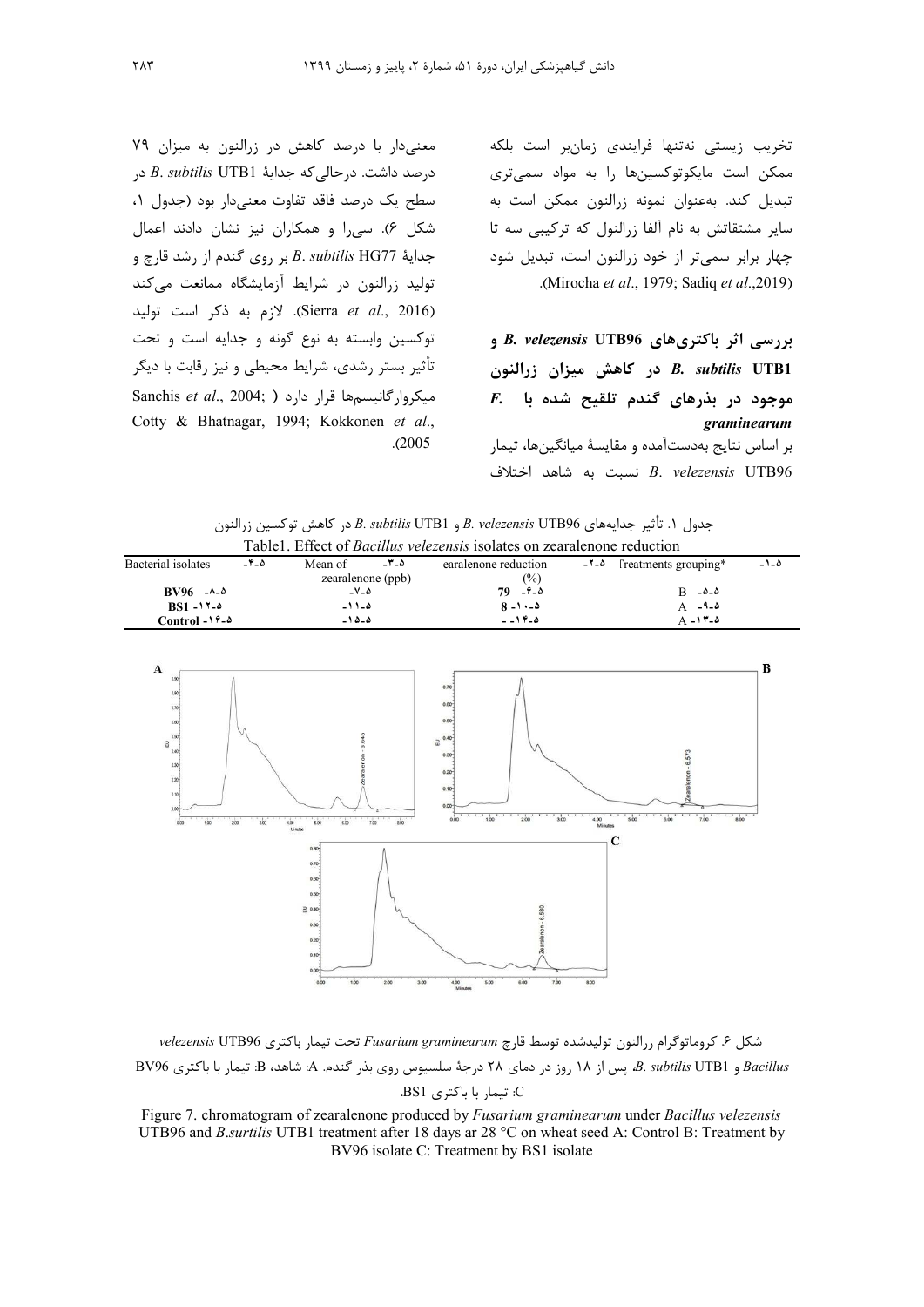پاکسازی زرالنون، تلقیح محصولات کشاورزی بهوسیلهٔ این جدایه در مزرعه و مرحلهٔ انبارداری می تواند موجب کاهش این مایکوتوکسین در آنها B. شود. بررسیهای پزشکی نیز نشان میدهند که subtilis یک باکتری پروبیوتیک مهم است که کاربرد آنها در حال افزایش است. این باکتری باعث تحریک ایمنی بدن میشود و اثرات ضد میکروبی دارد. مهمترین مزیت محصولات مرتبط با این باکتری سهولت توليد آنها و اطمينان از ثبات محصول نهايي است. علاوه بر این می تواند در غذاهای روزانه انسان .(Shahcheraghi et al., 2015). نتيجه گيري

بهطور خلاصه در این مقاله اثرات باکتری روی کاهش توکسین زرالنون بررسی شد. با توجه به کاربرد مستقیم باکتری و پاکسازی کامل زرالنون و عدم تأثير سويرناتانت باكترى روى آن، فعاليت كاهش زرالنون احتمالاً به دليل اتصال فيزيكي زرالنون به پلی ساکاریدهای خارج سلولی باکتری است. باکتری  $B$ . مورداستفاده در پژوهش حاضر پیشتر با نام subtilis UTB96شناخته می شد، اما بعد از توالی یابی  $B$ . كل ژنوم آن مشخص شد بيشتر شبيه به گونهٔ velezensis است (Vahidinasab et al., 2019). با توجه به تأثیر این حدایه در کاهش رشد قارچ و نیز

#### **REFERENCES**

- Ahlberg, S. H., Joutsjoki, V., & Korhonen, H. J. (2015). Potential of lactic acid bacteria in aflatoxin  $\mathbf{1}$ risk mitigation. International Journal of Food Microbiology, 207, 87-102.
- 2. Alberts, J. F., Engelbrecht, Y., Steyn, P. S., Holzapfel, W. H., & Van Zyl, W. H. (2006). Biological degradation of aflatoxin B1 by Rhodococcus erythropolis cultures. International Journal of Food Microbiology, 109(1-2), 121-126.
- 3. Broadbent, P., & KF, B. (1977). Effect of *Bacillus* spp. on increased growth of seedlings in steamed and in nontreated soil.
- 4. Cho, K. J., Kang, J. S., Cho, W. T., Lee, C. H., Ha, J. K., & Song, K. B. (2010). In vitro degradation of zearalenone by Bacillus subtilis. Biotechnology Letters, 32(12), 1921-1924.
- 5. Cotty, P. J., & Bhatnagar, D. (1994). Variability among atoxigenic Aspergillus flavus strains in ability to prevent aflatoxin contamination and production of aflatoxin biosynthetic pathway enzymes. Applied and Environmental Microbiology, 60(7), 2248-2251.
- 6. Desjardins, A. E. (2006). Fusarium mycotoxins: chemistry, genetics, and biology. American Phytopathological Society (APS Press).
- 7. Dunlap, C. A., Schisler, D. A., Price, N. P., & Vaughn, S. F. (2011). Cyclic lipopeptide profile of three Bacillus subtilis strains; antagonists of Fusarium head blight. The Journal of  $Microbiology, 49(4), 603.$
- 8. EFSA. (2011). (http://onlinelibrary.wiley.com/doi/10.2903/j.efsa.2011.2197/epdf).
- 9. Farzaneh, M., Ahmadzadeh, M., Gasempour, A., Mirabolfathy, M., Javan-Ninkkhah, M., & Sharifi-Tehrani, A. (2011). survey on degradation mechanism of *Bacillus subtilis* in aflatoxin produced by Aspergillus flavous. Plant Protection Science, 42(2), 191-198 (in farsi)
- 10. Farzaneh, M., Shi, Z. Q., Ghassempour, A., Sedaghat, N., Ahmadzadeh, M., Mirabolfathy, M., & Javan-Nikkhah, M. (2012). Aflatoxin B1 degradation by Bacillus subtilis UTBSP1 isolated from pistachio nuts of Iran. Food Control, 23(1), 100-106.
- 11. Fiddaman, P. J., & Rossall, S. (1993). The production of antifungal volatiles by Bacillus subtilis. Journal of Applied Bacteriology, 74(2), 119-126.
- 12. Gromadzka, K., Waśkiewicz, A., Goliński, P., & Świetlik, J. (2009). Occurrence of estrogenic mycotoxin-zearalenone in aqueous environmental samples with various NOM content. Water Research, 43(4), 1051-1059.
- 13. International Agency for Research on Cancer, IARC. (1999). Overall Evaluations of Carcinogenicity to Humans. Monographs on the Evaluation of Carcinogenic Risk to Humans, IARC Monographs (Vol. 1). Lyon: IARC, 1-36.
- 14. Iranian National Standards Organization. (2011). (http://isiri.gov.ir/oldstandard/portal/home/?65660)
- 15. Ji, S. H., Paul, N. C., Deng, J. X., Kim, Y. S., Yun, B. S., & Yu, S. H. (2013). Biocontrol activity of Bacillus amyloliquefaciens CNU114001 against fungal plant diseases. Mycobiology, 41(4), 234-242.
- 16. Kai, M., & Piechulla, B. (2009). Plant growth promotion due to rhizobacterial volatiles-An effect of CO2. FEBS Letters, 583(21), 3473-3477.